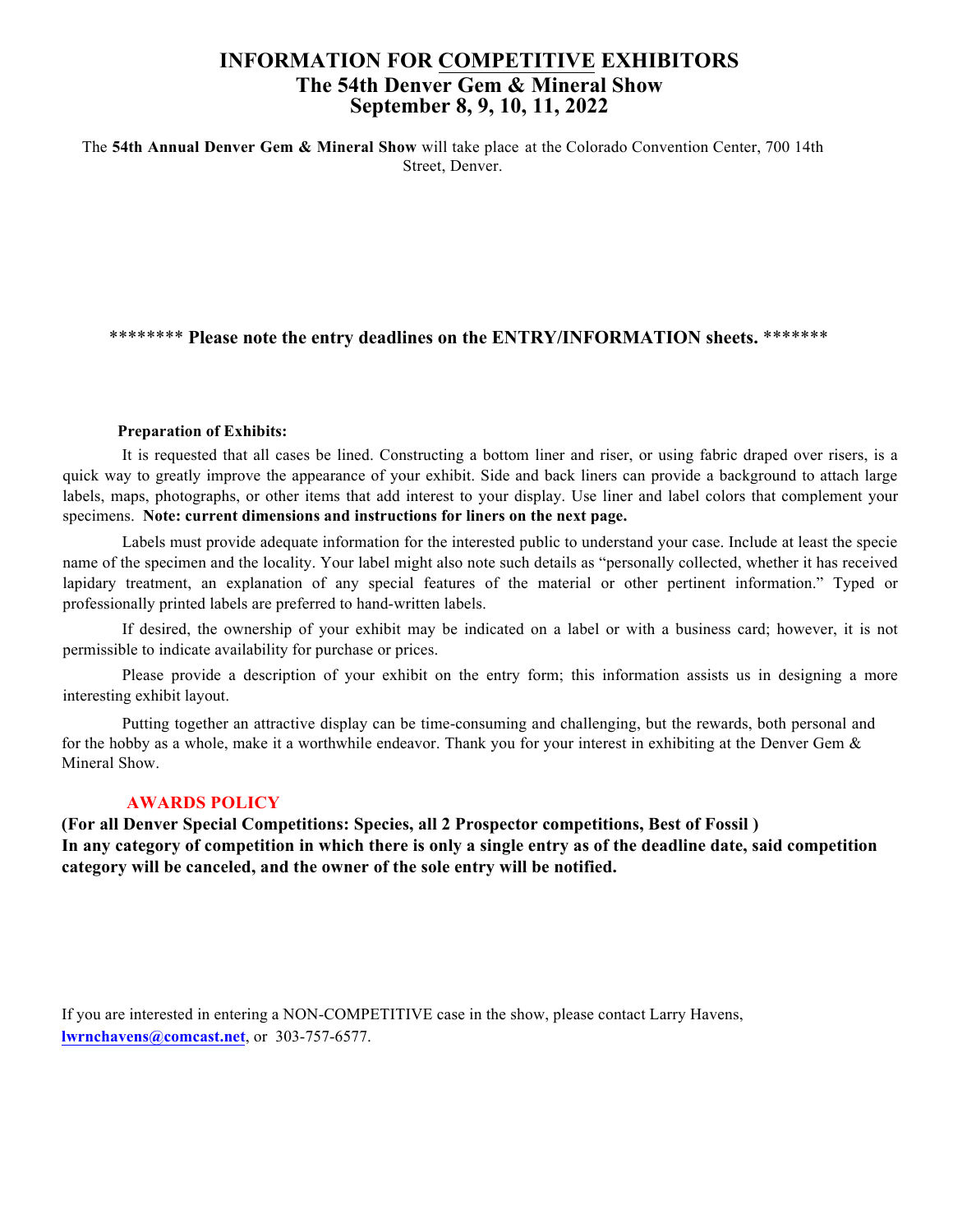### **ENTRY FORM FOR SPECIAL COMPETITION – BEST OF SPECIES Entry Deadline is Friday, August 26 2022**

Each year the Denver Show Committee chooses a theme for special competition. For the 2022 Show, the committee has chosen **"Collecting Colorado"**. For this competition, enter specimens of Fluorite An individual may enter only one specimen in each size or type category. A trophy will be awarded for the best *Species* entry in each of the **8** categories listed below on the entry form (thumbnail, toenail, miniature, cabinet, oversize cabinet, field collected, best of Colorado, and lapidary/jewelry). Specimen quality will be judged on the basis of established standards for the species and locale. Workmanship for lapidary/jewelry entries (*featuring theme mineral*) **must be that of the exhibitor**.

This competition is open to any individual, but not to institutions, groups, or clubs . An individual may enter only one specimen in each category.

#### Entries for this category will be placed in special group cases provided by the Denver Show Committee. Pieces may not be **part of a regular competitive or non-competitive display.**

The exhibitor is responsible for the exhibit throughout the show, including set-up and takedown. Guards will be on duty at all times; however, neither the Greater Denver Area Gem and Mineral Council nor the Denver Show Committee assumes responsibility for any loss or damage. The exhibitor's signature on this form acknowledges consent to this statement.

| Name           | Date  | <b>Phone</b> |
|----------------|-------|--------------|
| <b>Address</b> | Email |              |

#### **City, State, Zip** \_\_\_\_\_\_\_\_\_\_\_\_\_\_\_\_\_\_\_\_\_\_\_\_\_\_\_\_\_\_\_\_

| <b>Thumbnail</b>        | Specimen fits in a 1" cube as displayed             |
|-------------------------|-----------------------------------------------------|
| <b>Toenail</b>          | Specimen fits in a 1.5" cube as displayed           |
| <b>Miniature</b>        | Specimen fits in a 2" cube as displayed             |
| <b>Cabinet</b>          | Specimen fits in a 5" cube as displayed             |
| <b>Oversize Cabinet</b> | Specimen must fit into standard 4' case             |
| <b>Self-Collected</b>   | Specimen personally collected by exhibitor          |
| Lapidary/Jewelry        | Cabochon, sphere, faceting, intarsia, jewelry, etc. |
|                         | featuring theme minerals                            |
| <b>Best of Colorado</b> | No size restriction                                 |

#### **AWARDS POLICY**

**In any category of competition in which there is only a single entry as of the deadline date, that category will be dropped from the competition. The owner of the lone specimen will be notified.**

**Names for I.D. badges 1.\_\_\_\_\_\_\_\_\_\_\_\_\_\_\_\_\_\_\_\_\_\_\_\_\_\_\_\_\_\_\_ 2.\_\_\_\_\_\_\_\_\_\_\_\_\_\_\_\_\_\_\_\_\_\_\_\_\_\_\_\_\_\_\_\_** 

**Signature(s) of Exhibitor(s) \_\_\_\_\_\_\_\_\_\_\_\_\_\_\_\_\_\_\_\_\_\_\_\_\_\_\_\_\_\_\_\_\_\_\_\_\_\_\_\_\_\_\_\_\_\_\_\_\_\_\_\_\_\_\_\_\_\_\_\_\_\_\_\_\_\_\_** 

#### **For further information contact:**

Larry Havens 303-757-6577 (lwrnchavens@comcast.net)

**E-mail this application to Larry Havens at the comcast address, or mail to 3031 S. Bellaire St., Denver, CO 80222**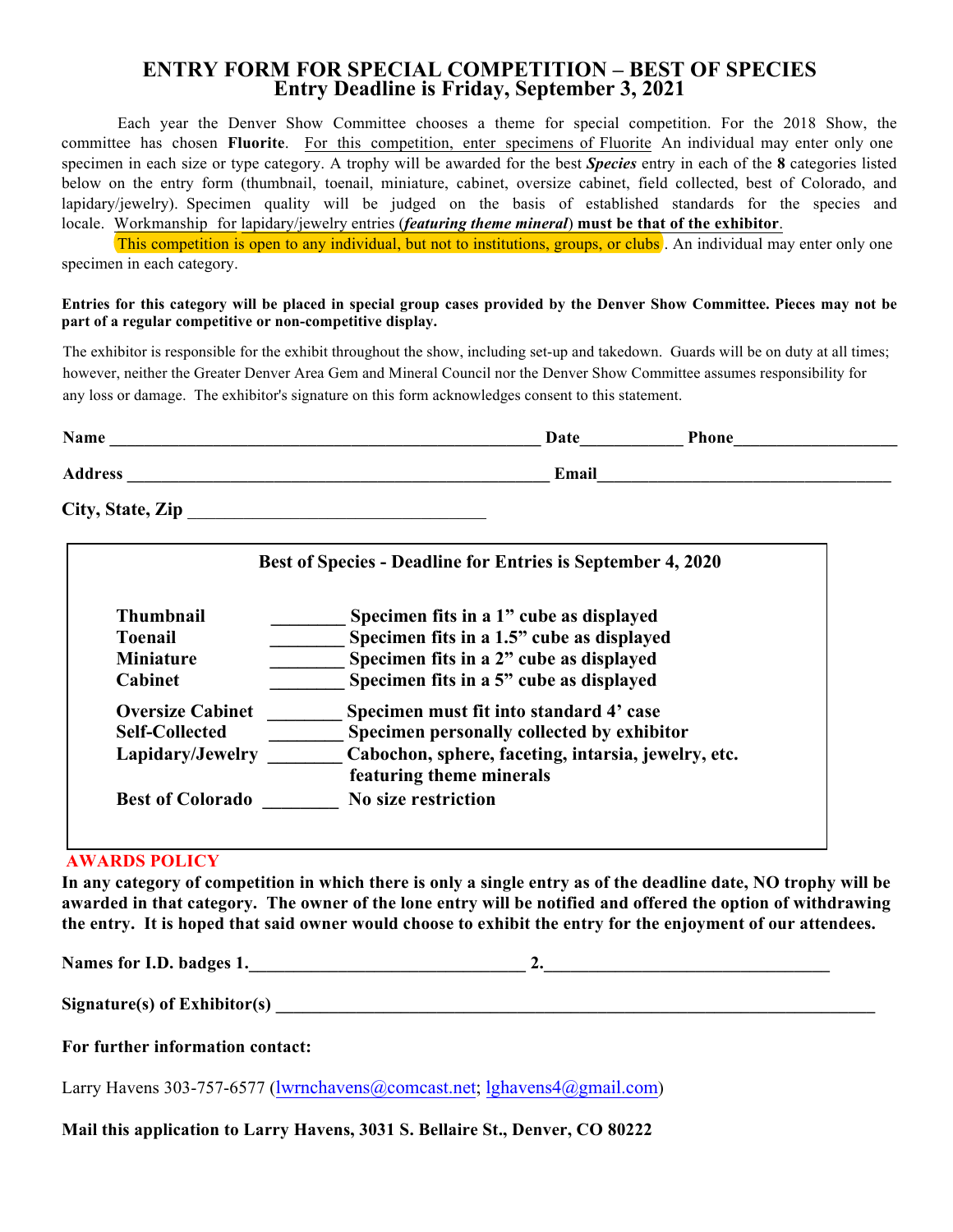## **ENTRY FORM FOR SPECIAL COMPETITION – PROSPECTOR TROPHY Entry Deadline is Friday, August 26, 2022**

#### **The Prospector Trophy Competition (Best Specimen Personally Collected in the Field)**

This trophy is awarded in honor of the countless miners, prospectors, and mineral collectors who preceded us and collectively made a monumental contribution to the Earth Sciences. The trophy is given to the best field collected mineral specimen found during the period from the end of the closing date of the 2019 show to the beginning of the 2022 show. This expended period is to compensate for Covid-19's cancellation of the competitions in 2020 and 2021.

The specimen(s) entered must have been personally (and actively) collected in the field by the exhibitor and may be any species, from any locality and any size. An exhibitor may enter up to three specimens. A specimen is eligible to win this trophy only once. Eligibility for the Prospector's Trophy is strictly limited to amateur participation. Those persons operating a mine or mining claim (particularly operations utilizing mechanized equipment) with the intent of specimen recovery for resale, principally commercial collectors, paid miners, individuals under contract, or owners and/or operators of working mines, are not considered to be of amateur status. Dealers or other "professionals" collecting on a recreational basis on properties other than their own are exempt from this restriction. **Specimens collected from FEE sites will be allowed**.

**Specimens entered this category will be placed in special group cases provided by the Denver Show Committee. Specimens may not be part of a regular competitive or non-competitive display; nor may any specimen be entered in multiple Special Competition categories. For instance, a specimen physically entered in the Species Competition case may not also be judged in the Pearl Competition.** 

The exhibitor is responsible for the exhibit throughout the show, including set-up and takedown. Guards will be on duty at all times; however, neither the Greater Denver Area Gem and Mineral Council nor the Denver Show Committee assumes responsibility for any loss or damage. The exhibitor's signature on this form acknowledges consent to this statement.

| Name             | <b>Phone</b><br>Date    |
|------------------|-------------------------|
| <b>Address</b>   | E-mail                  |
| City, State, Zip | <b>Club Affiliation</b> |

**Prospector Trophy - ENTRY DEADLINE – August 26, 2022**

| 2. | Specimen Description/Approximate Size                |
|----|------------------------------------------------------|
| 3. | Specimen Description/Approximate Size                |
|    | (Eligibility is restricted to amateur participants.) |

Signature(s) of Exhibitor(s)

**For further information contact:**  Larry Havens 303-757-6577 (lwrnchavens@comcast.net)

#### **E-mail this application to Larry Havens at the comcast address above; or mail to, 3031 S. Bellaire St., Denver, CO 80222**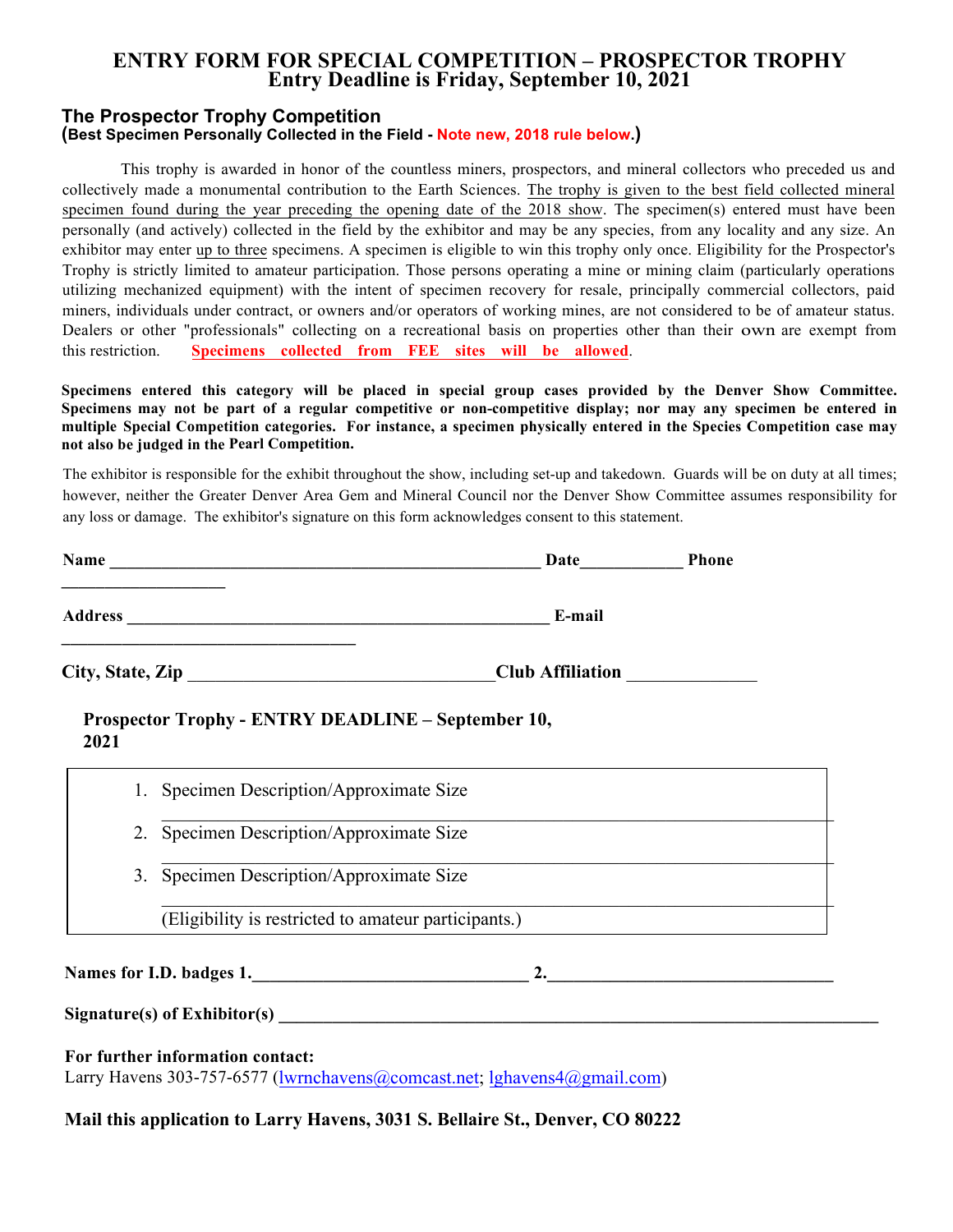# **ENTRY FORM FOR SPECIAL COMPETITION – BEST FOSSIL TROPHY Entry Deadline is Friday, August 26, 2022**

### **The Denver Council Trophy for Best Fossil (Best Fossil personally collected in the field)**

This award is intended to encourage exhibitors to display fossils at the Denver Show, and to increase public awareness of the importance of this aspect of Earth Science. The trophy is given to the best field collected fossil found during the year preceding the opening date of the 2020 show. The fossil(s) entered must have been personally (and actively) collected in the field by the exhibitor and may be any species, from any locality and any size (must fit in a four foot case). An exhibitor may enter up to three (3) fossils. Each specimen must be labeled following AFMS fossil labeling rules as modified for the Denver Show. Labeling rules **may be found on the AFMS web site** (www.amfed.org). **IN ADDITION**, the **FORMATION,** if availaable, must be cited on the label. The labels below are offered as examples. The information may be shown in any logical order so long as all required information is included.

TROUT PERCH *Amphiplaga brachyptera* CHORDATA – Osteichthyes Green River Fm. – Eocene Kemmerer, Wyoming

Common Name Genus/Species Phylum/Class Formation/Age Location

BELEMNITE *Pachyteuthis densus* MOLLUSCA: Cephalopoda Sundance Fm. – Jurassic Como Bluff, Wyoming

A fossil is eligible to win this trophy only once. Eligibility for the Best Fossil Trophy is strictly limited to amateur participation. Those persons operating a mine or mining claim (particularly operations utilizing mechanized equipment) with the intent of specimen recovery for resale, principally commercial collectors, paid miners, individuals under contract, or owners and/or operators of working prospects, are not considered to be of amateur status. Dealers or other "professionals" collecting on a recreational basis on properties other than their own are exempt from this restriction. Direct any questions about these rules to Larry Havens.

**Specimens entered in this category will be placed in special group cases provided by the Denver Show Committee. Specimens may not be part of a regular competitive or non-competitive display; nor may any specimen be entered in multiple Special Competition categories.** 

The exhibitor is responsible for the exhibit throughout the show, including set-up and takedown. Guards will be on duty at all times; however, neither the Greater Denver Area Gem and Mineral Council nor the Denver Show Committee assumes responsibility for any loss or damage. The exhibitor's signature on this form acknowledges consent to this statement.

|    | City, State, Zip                                                                                 | Club Affiliation ______________                                                   |  |
|----|--------------------------------------------------------------------------------------------------|-----------------------------------------------------------------------------------|--|
|    | <b>Best Fossil Trophy - ENTRY DEADLINE - August 26, 2022</b>                                     |                                                                                   |  |
|    | 1. Specimen Description/Approximate Size                                                         |                                                                                   |  |
|    | 2. Specimen Description/Approximate Size                                                         |                                                                                   |  |
| 3. | Specimen Description/Approximate Size                                                            |                                                                                   |  |
|    | (Eligibility is restricted to amateur participants.)                                             |                                                                                   |  |
|    |                                                                                                  |                                                                                   |  |
|    |                                                                                                  | $Signature(s)$ of Exhibitor(s) $\qquad \qquad$                                    |  |
|    | For further information contact:<br>Larry Havens 303-757-6577 ( <i>lwrnchavens@comcast.net</i> ) | р сейды. Сарандар астронот с села до села са станција на села и да доде ратни сод |  |

E-**mail this application to Larry Havens at the comcast address above, or mail to 3031 S. Bellaire St., Denver, CO 80222**